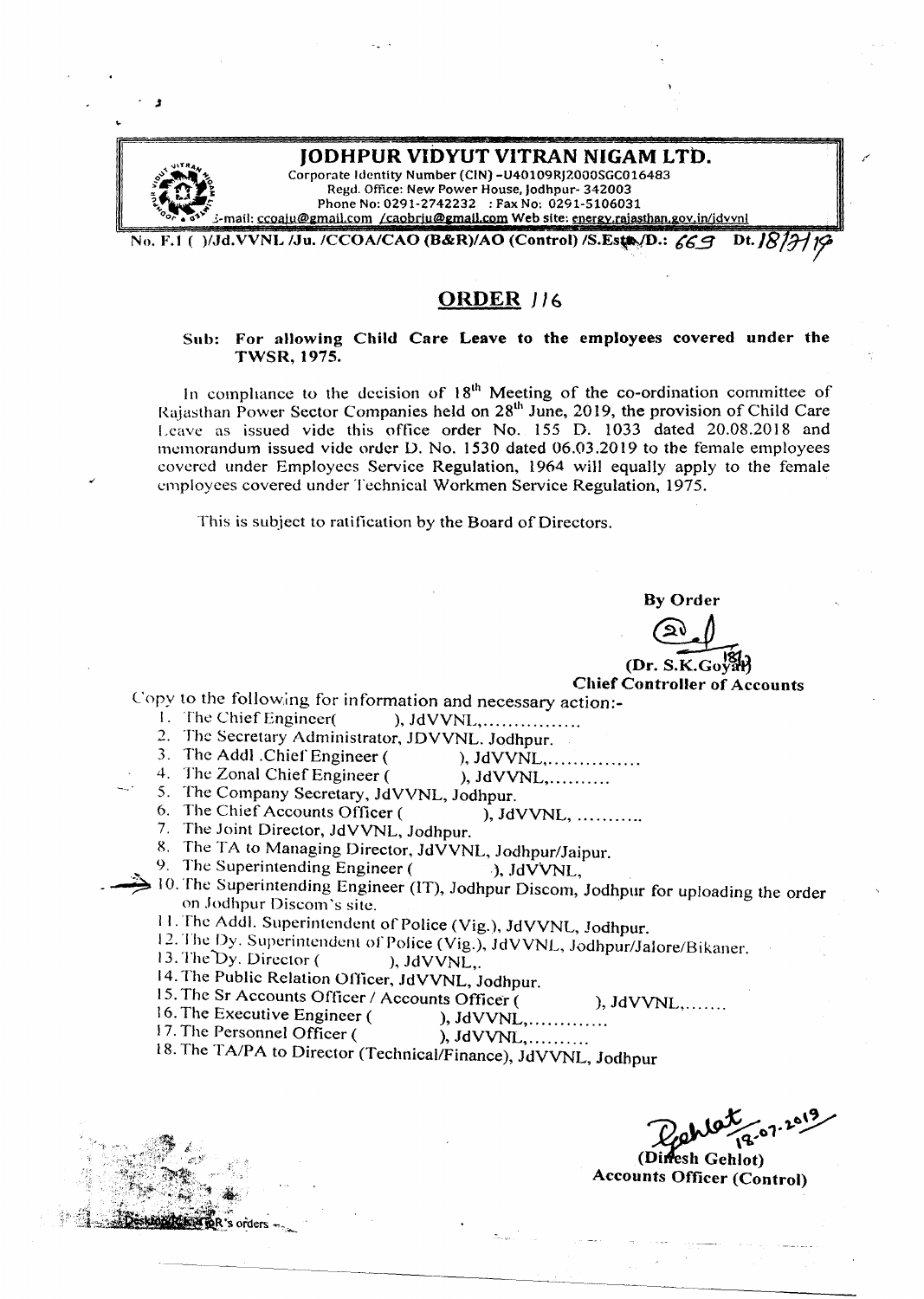

Sub:- Amendment in Employee Service Regulation, 1964

In exercise of the powers conferred vide order no.372 D 1521 dated 18.01.12 the Managing Director, JdVVNL, has been pleased to adopt the State Government's order no. F.1(16) FD (Rules) 2011 Dt. 22.05.18, regarding "Child Care Leave". Accordingly, a new regulation  $51(C)$  as mentioned below be inserted in Jodhpur Vidyut Vitran Nigam Limited Employees Service Regulations, 1964, namely.

51(C), Child Care Leave:-

".

-- ..'

1. A female Nigam employee may be granted Child Care Leave by an authority competent to grant Leave, for a maximum period of two years. i.e. 730 days during her entire service for taking care of her two eldest surviving children whether for rearing or for looking after any of their needs,' such as examination, sickness etc.

Explanation:- for the purpose of this rule 'Child' means:-

- 
- a) A child below the age of eighteen years; or
	- b) A child up to the age of twenty two years with a minimum disability of forty percent as elaborated in the Ministry of Social Justice and Empowerment, Government of India, notification number *16-18/97-* NI.l Dt. 01.06.2001
- 2. Grant of Child Care Leave under this rule shall be subject to the

following conditions, namely:-<br>[. During the period of Child Care Leave, a female Nigam employee

- shall be entitled to leave salary equal to the pay drawn immediately I. before proceeding on leave.
- Child Care Leave may be combined with leave of any other kind II.
	- due and admissible.

Scanned by CamScanner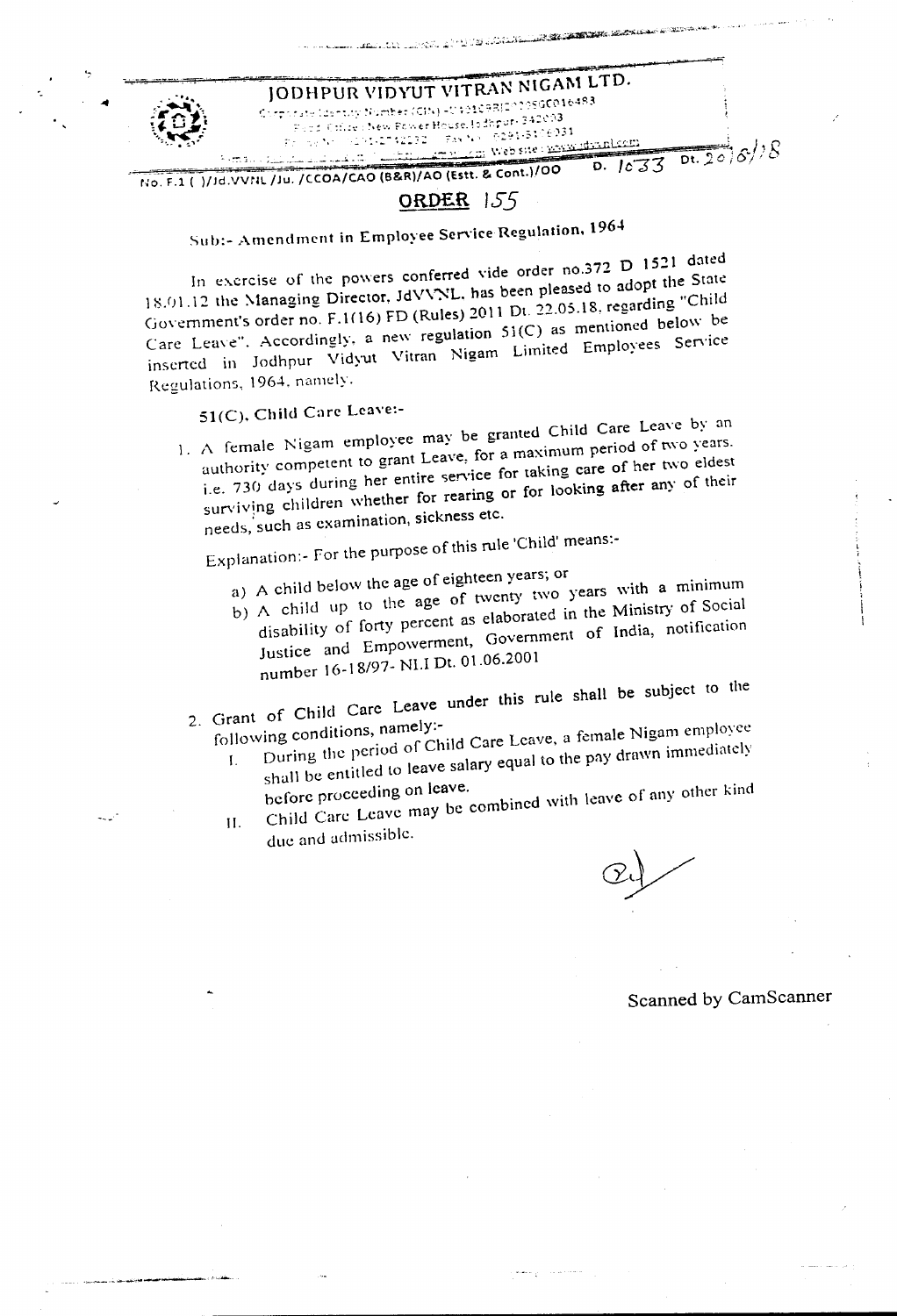Child Care Leave Willium price - ... authority.

- *v .* Child Care Leave shall not be granted under any circumstances to <sup>a</sup> female Nigam employee, who remains on an unauthorized absence from duty and applies for it thereafter.
- VI. Leave already availed or being availed of by a female Nigam employee, under any circumstances, shall not be converted into Child Care Leave.
- Vll. Child Care Leave shall not be debited against any other kind of leave account. The leave account of Child Care Leave *shall* be maintained in the form specified by the Nigam (Annexure-B), *from* time to time and it shall be pasted in the service book.
- VIII. Leave sanctioning authority can deny the leave applied for *on* the ground of proper and smooth functioning of Nigam work or achievement of departmental targets.
	- IX. It shall not be granted for more than three spells in a calendar year. A spell, which begins during a calendar year and ends in the next calendar year, shall be deemed as a spell pertaining to the *calendar* year in which the spell begins.
	- X. It shall ordinarily not be granted to a Probationer trainee *during* the probation period. However, in special circumstances if the *leave* is granted during the probation period then the probation period *shall* be extended by the period equivalent to the period for which *the* leave has been granted.
	- XL The leave is to be treated like *the* Privilege Leave and sanctioned as such.

XII. Sunday and holiday can be prefixed or suffixed to Child *Care* Leave. Consequently, Sunday, Gazetted holiday(s) or any other holiday(s) notified by the Nigam falling during the period of leave would also count for Child Care Leave, as in the case of Privilege Leave.

XIII. A certificate of dependency of the disabled Child will be obtained from the female Nigam employee before sanctioning *Child* Care Leave along with document of disability issued by the competent authority/Medical Board.

Scanned by CamScanner